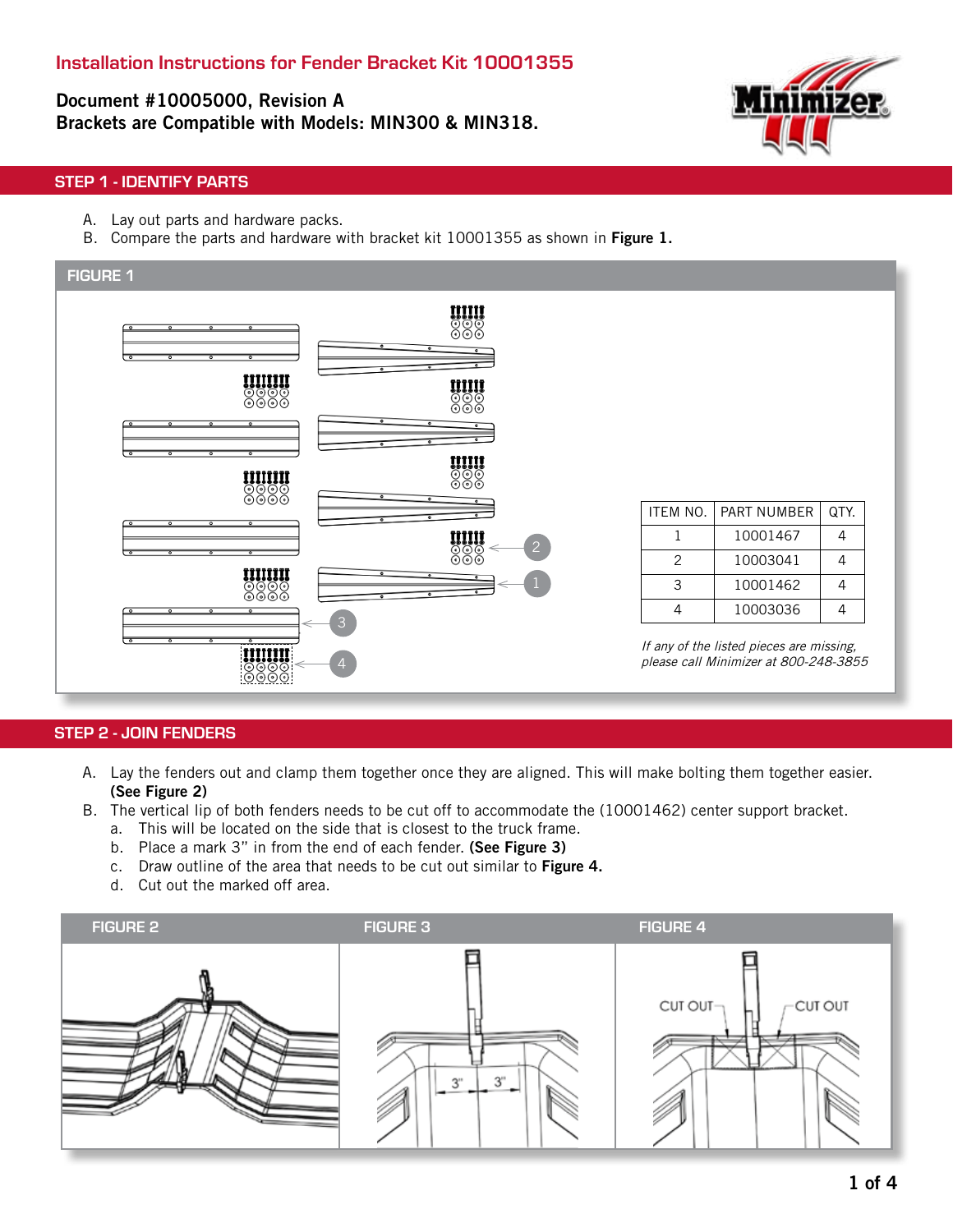# Document #10005000, Revision A Brackets are Compatible with Models: MIN300 & MIN318.



C. Make sure the center bracket and the trim plate *(if purchased)* are centered between the two fenders. (See Figure 5)

Tip: The center bracket (10001462) "V" should be facing down.

- a. Drill eight holes through the fender and trim plate from the bottom using the holes in the (10001462) center bracket as a guide.
- b. Use eight  $5/16$ " x 1" bolts to bolt the fenders, trim plate, and center bracket together.
- c. Use eight 5/16" nuts provided with the kit on the underside of the fenders.
- d. Recommended torque is 10-15 ft.-lbs.

Tip: Start with the bolts closest to the truck frame and work towards the outside.

#### STEP 3 - DETERMINE SIZE OF SPACERS AND POSITION FENDERS

- A. Confirm the total suspension travel distance. This is used to determine the clearance required between the fender and the tire.
	- a. For air suspension systems, dump the air bags and confirm it is the lowest point of travel.
		- i. Understand that some air suspension designs may cause the wheels to roll closer to the fender (roll forward) as the
			- suspension deflates. In order to make sure the fenders are

centered on the tires, test the suspension in the inflated and deflated positions to determine the best positioning so that the fenders are centered over the tires in the inflated position.

- ii. For air suspensions with travel exceeding  $6$ ", a travel stop may need to be installed to reduce required clearance between the fenders and tires. This will also improve alignment and 5th wheel plate clearance. (Please call Minimizer @ 800-248-3855 for questions regarding this issue).
- b. For spring systems, measure the distance between the spring assembly and the bump stops on the frame and record the measurement.
- B. Place the fenders on spacer blocks above the tires.
	- a. In most applications 1.5" of tire clearance is best.
	- b. The goal is to ensure the fender does not rub the tire.
		- i. The minimum clearance recommended is ¾" above the maximum travel point of the suspension system.
	- c. For an air suspension system, place a ¾" to 1.5" thick board on top of the tires after the air is released from the airbags. (See Figure 6)
	- d. For spring suspensions use spacer material that is ¾" to 1.5" thicker than the measurement recorded above.
- C. For trucks with air suspension, raise and lower the suspension to confirm the clearance between the fenders and wheels and that the fenders will be centered front to rear when the air suspension is inflated.

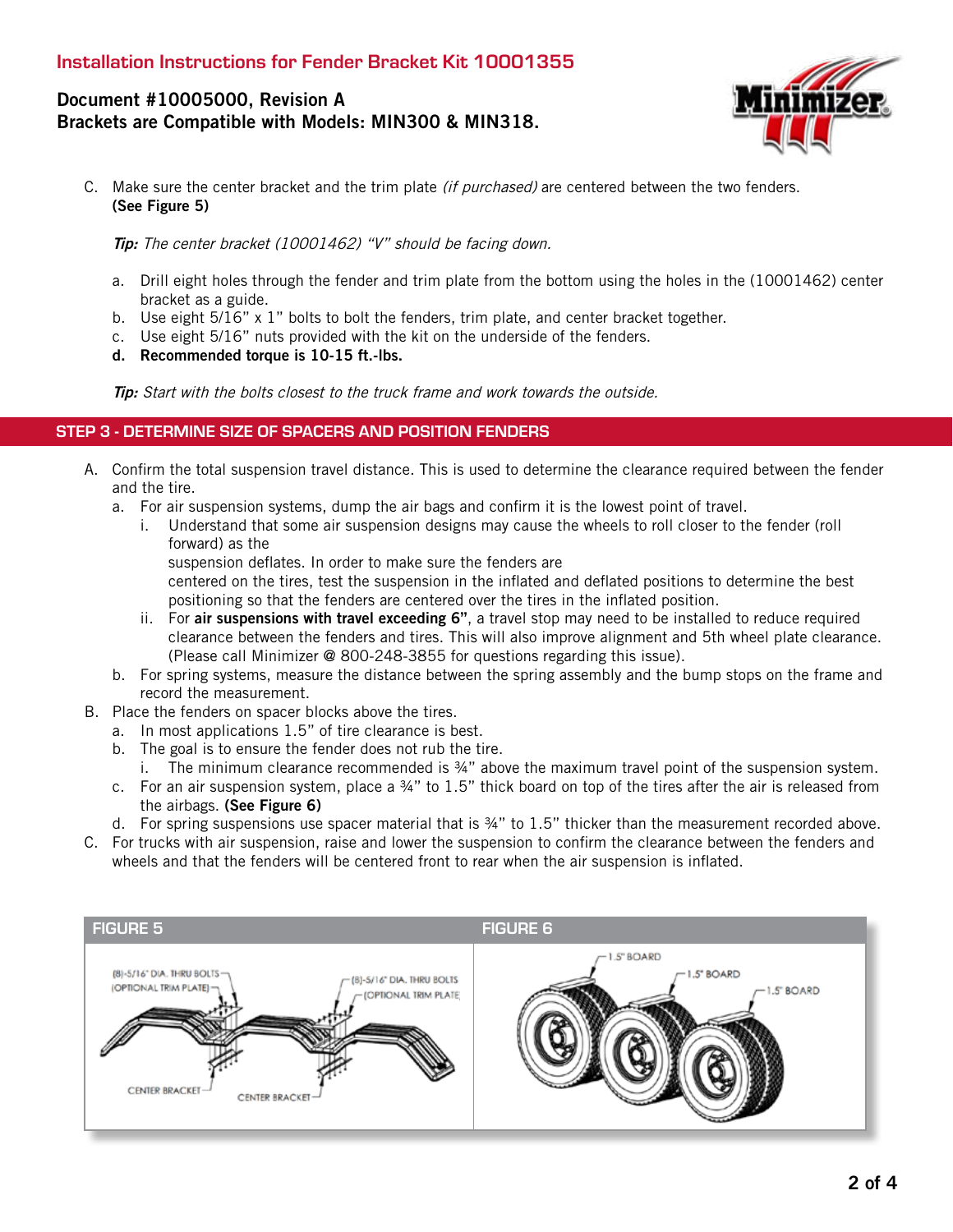# Installation Instructions for Fender Bracket Kit 10001355

# Document #10005000, Revision A Brackets are Compatible with Models: MIN300 & MIN318.



# STEP 4 - POSITION BRACKETS

- A. With the fenders in position, mark and test fit the brackets where they will attach to the frame.
- B. If possible, use existing bolt holes in the frame to attach a steel plate (not supplied) and weld the bracket to the plate. (See Figures 7 & 8)
	- a. This applies for both styles of bracket.
	- b. Plate should be a minimum of 1/4" thick.

**Tip:** It is common for the front bracket to align with the existing quarter fender holes.

C. Another option is to weld the bracket directly to the frame

#### Warning: Review vehicle owner's manual before welding directly to the frame.

- D. If possible, position the mounting brackets low on the fender so they are no more than 15" from the bottom. (See Figure 9)
	- a. Brackets mounted 8-12" from the edge is optimal.
	- b. The goal is to reduce the risk of the leading edge of the fender from blowing back against the tire during high wind.

**Tip:** If the front fender bracket is mounted higher than 15", refer to the link below for further suggestions on adding additional support http://www.minimizer.com/instructions.html

# STEP 5 - ATTACH FENDER TO BRACKETS

- A. Attach the Fender to the (10001467) weld on bracket.
	- a. Verify that the fenders are level across the frame and aligned with the tires for optimal clearance. Fenders that are installed in a deformed or twisted state, may lead to material fatigue and reduce the life of the fender.
	- b. Drill six 5/16" holes through the fender using the holes in the (10001467) weld on bracket as a guide.
	- c. Install the 5/16" x 1" bolts through the bracket and fender. (See Figure 10)
	- d. Use six 5/16" fender washers and 5/16" nuts provided with the kit on the underside of the fender.
	- e. Recommended torque is 10-15 FT-LBS. DO NOT EXCEED RECOMMENDED TORQUE.

## STEP 6 - INSPECT AND REPEAT FOR ALL FENDERS

- A. For trucks with air suspension, raise and lower the suspension one final time to confirm that there is adequate clearance between the fenders and wheels.
- B. Repeat the install process for all fenders.
- C. Once fenders are in service, occasionally inspect the bolts in the frame to confirm they do not loosen over time.

# FIGURE 7



# **BOLT ON PLATE-**1/4" THICK MIN. (NOT SUPPLIED) WELD TO PLATE CENTER WELD ON **BRACKET** FRAME





FIGURE 9